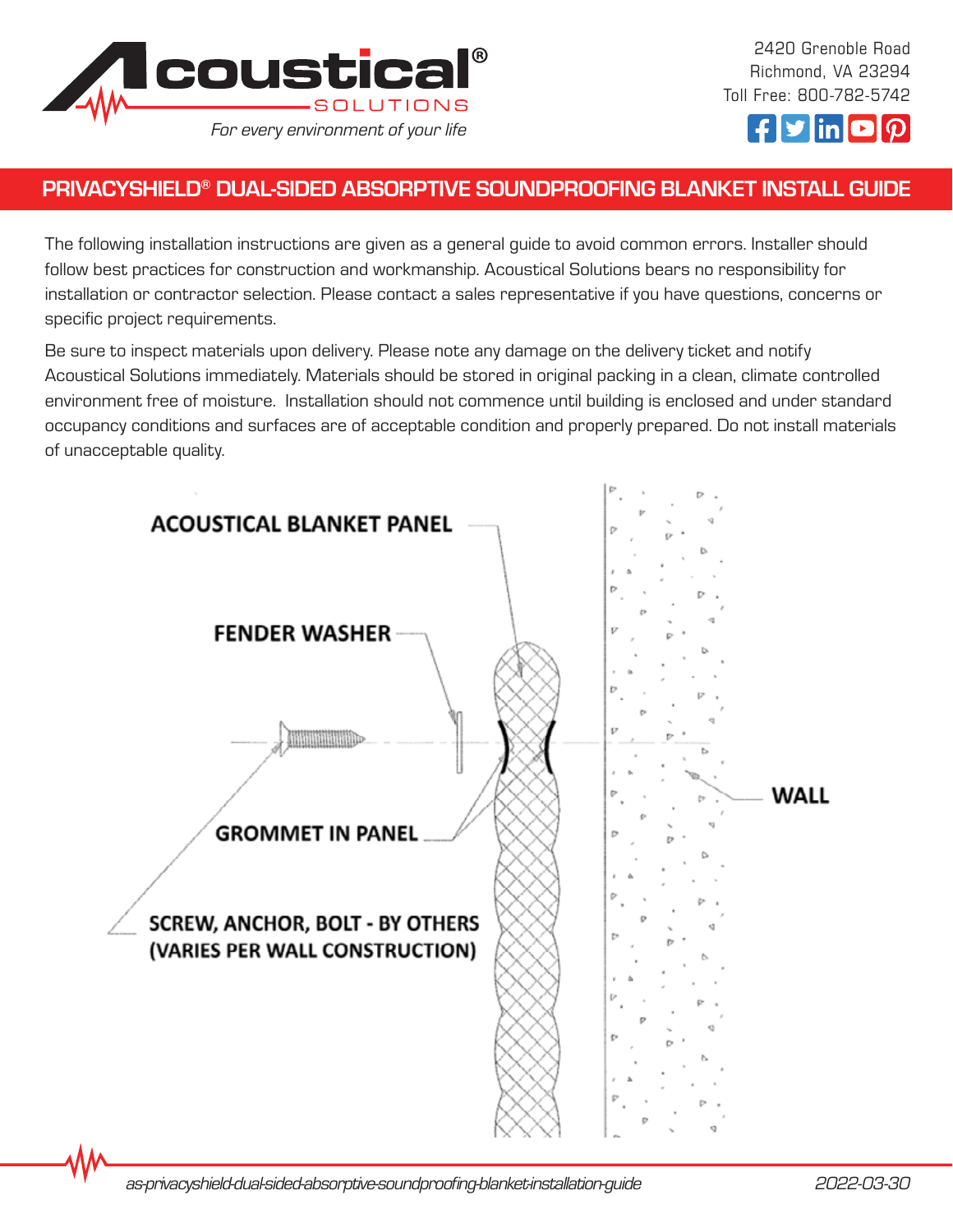

2420 Grenoble Road Richmond, VA 23294 Toll Free: 800-782-5742



#### PRIVACYSHIELD® DUAL-SIDED ABSORPTIVE SOUNDPROOFING BLANKET INSTALL GUIDE

#### WALL MOUNT WITH BATTENS



FOR ADDITIONAL SUPPORT, BATTEN STRIPS CAN BE USED AROUND THE PERIMETER OF THE PANEL (AND ACROSS THE PANEL FOR VERY LONG PANELS)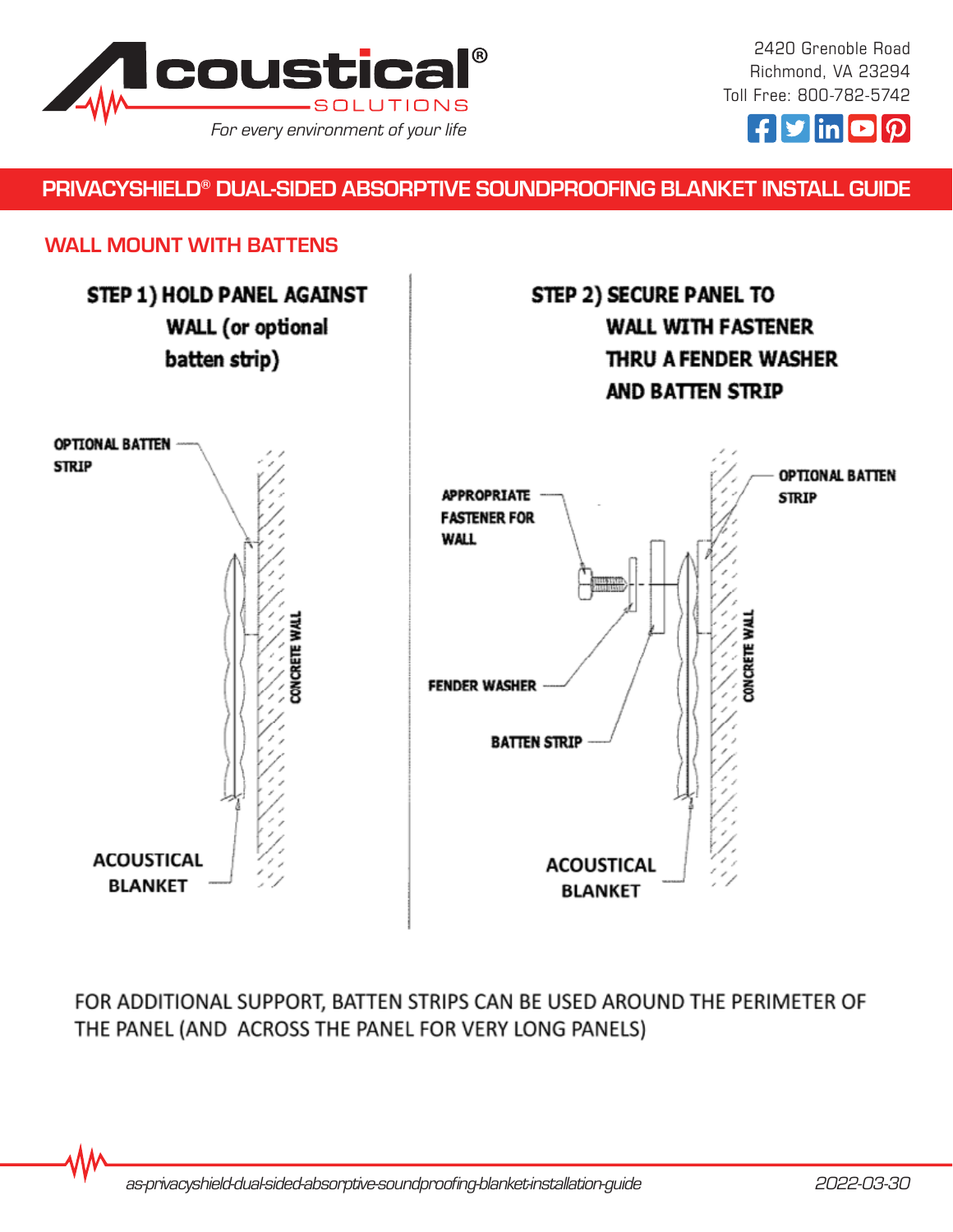



# PRIVACYSHIELD® DUAL-SIDED ABSORPTIVE SOUNDPROOFING BLANKET INSTALL GUIDE

### FIXED MOUNTING ANGLE